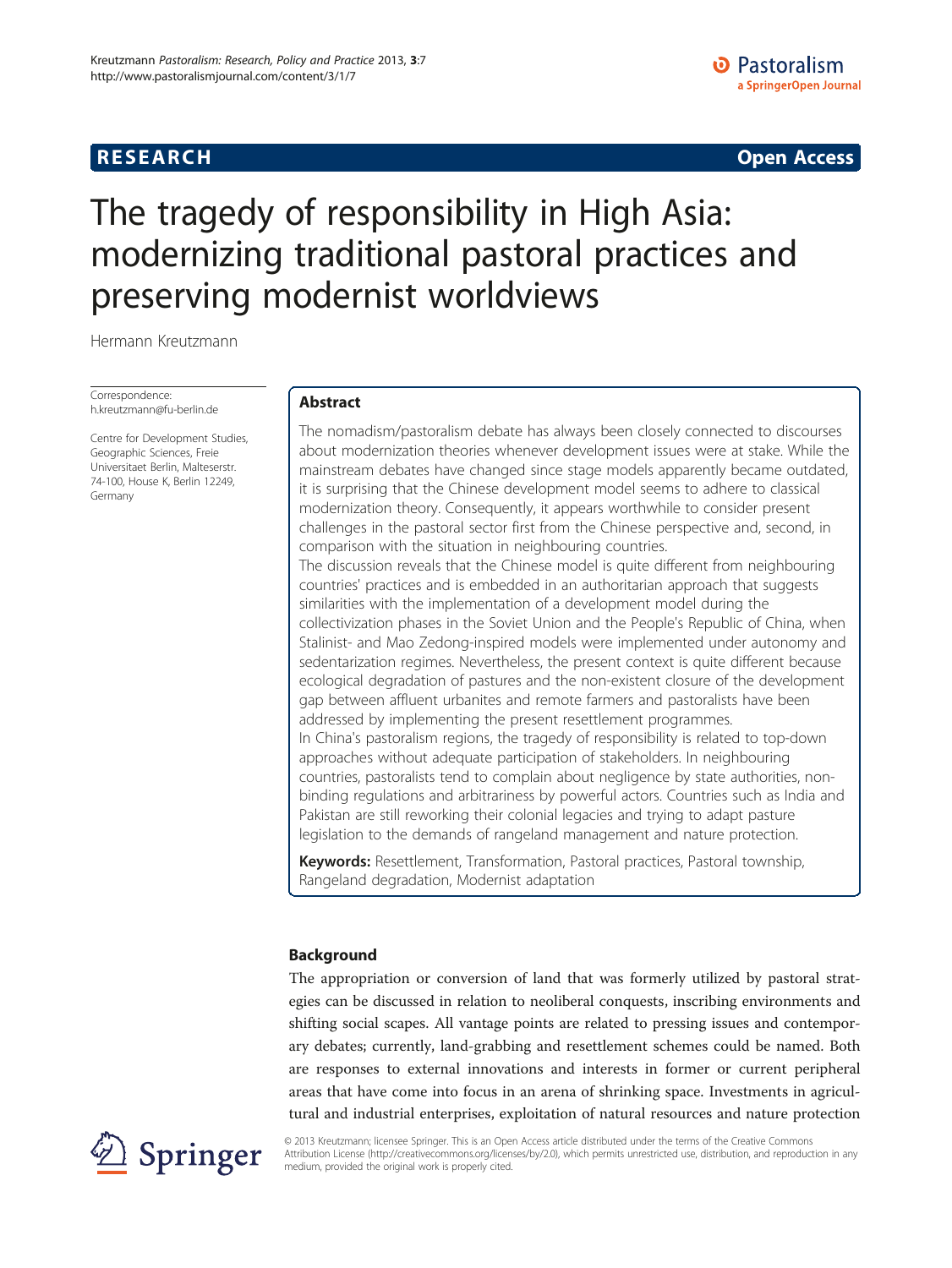are the fields of action. The thematic thrust can be seen as addressing transformations that can be attributed to the agency of development. If we perceive agency as "… the network of institutions and actors that through their actions and interactions 'produce' development" (Kothari and Minogue [2002](#page-9-0)), then the focus becomes even more obvious.

Development inspired by modernization efforts seems to prepare the ground for neoliberal conquests. The prefix 'neo' suggests something new. The new sometimes only disguises the established and inherited. By giving it a new expression, a new term is constructed, embedded in a different setting. What has changed in the meantime, and when did the shift occur? I would argue that conventional views essentially advocated by modernizers considered that pastoralism needed to be abolished, as it was classified as a stage of civilization to be transcended in order to reach a higher level of development or as a 'stagnant' mode of production cf. (Bobek [1959](#page-8-0); Gellner [1973;](#page-9-0) Herzog [1963](#page-9-0); Khazanov [1981](#page-9-0); Markov [1981](#page-9-0)). The benchmark for development was basically income-related and/or attributed to a certain degree of modernity. 'Modernist teleological accounts' (Sheppard [2012,](#page-10-0) p. 62) have been carrying forward stage theories that go back to nineteenth century thinking and have influenced economic modernization theories since. Their paramount pretence has prevailed in more contexts than often acknowledged. Social mobility - as opposed to spatial mobility - plays an important role in these concepts of development. Modernization theory has been - and has not ceased to be the conceptual background that agrees well with neoliberal conquests. The twentieth century sets the stage for the challenges of the twenty-first.

In this context, global approaches such as those of Herzog ([1963](#page-9-0)) and Markov ([1978](#page-9-0)) promoting sedentarization and modernization of rural societies have been ubiquitous phenomena independent of ideological and regional contexts (Dyson-Hudson [1972](#page-8-0); Kaufmann [2009](#page-9-0); Khazanov [2005](#page-9-0); Montero et al. [2009](#page-10-0); Salzman and Galaty [1990\)](#page-10-0). The twentieth century experienced a variety of concepts to settle nomads and adapt their lifestyles to modern expectations and perceptions.

'When nomads settle' (Salzman [1980](#page-10-0)), then obviously the 'future of pastoral peoples'(Galaty et al. [1981\)](#page-9-0) is at stake and has to come into focus. Is sedentarization the result of an inevitable modernization process or an adaptation to changed frame conditions? Does settlement in itself form a crisis of pastoralism, or is this just another approach by state authorities and development agents to cope with societal and economic challenges?

Creation of permanent settlements has often been the vivid expression of an ideology-driven approach that aimed '… at reducing flexibility in favour of concentration and rootedness. Modernization theory translated into development practice captured all elements of pastoral life and tried to optimise breeding techniques, pasture utilisation, transport of animals and products, and related processing concepts to increase the value of livestock products.' (Kreutzmann and Schütte [2011](#page-9-0), p. 104). The antagonism is symbolically highlighted in the meeting of the mobile and the settled. Both ascriptions refer to other dichotomies: tradition and modernity, weak and powerful, rural and urban, the slow and the fast mover.

These terms are heavily loaded and have structured the debate. The opposition between mobile and settled often disguises fundamental differences in the perception of what decision makers think development should look like and should achieve.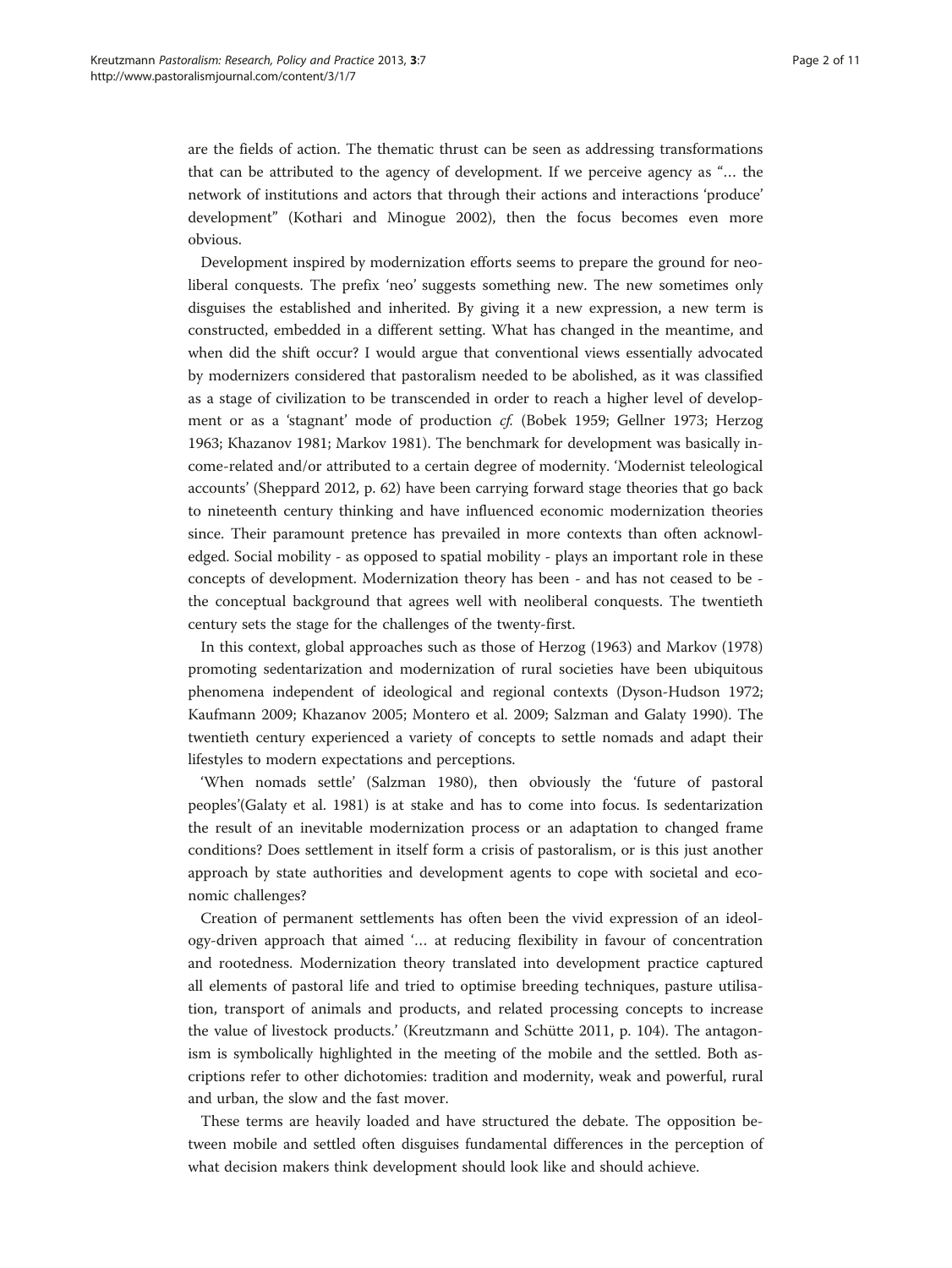It seems that tradition and modernization may be the strongest opposition. In the following, I shall focus on the modernization of traditional practices and tendencies to preserve modernization as a key concept of development.

#### Effects of modernisation on pastoral practices

Modernization theory as promoted in the West and in the East in the aftermath of World War II and within the framework of early post-colonial 'development decades' was inspired by the aim of changing people's lifestyles to attain higher levels of production and welfare. Nomadism was one of the main targets; sedentarization was one of the visible attestations that change had taken place. Capitalist development experts and communist central planners shared the same principles when it came to the settling of nomads. Political stability was aimed for, and modernity was the socio-economic rationale. The results are well known to us and do not need to be repeated in greater detail. The more surprising is the fact that old blueprints have been reanimated as we shall see below.

The settling of nomads resulted in an early version of land grabbing, expropriation of inherited resource access and resource conversion, albeit it took place mainly within the boundaries of nation states and promoted input-demanding forms of agriculture in order to increase material output. For example, collectivization in its Soviet and Chinese interpretations and expressions has significantly altered and shaped Central Asian pastoral practices.

The conversion of pastures into arable land has caused one of the most significant environmental impacts of land degradation on Earth. In the Kazakh steppe, for example, 25 million hectares of pasture land were converted into arable land within a span of only seven years (Succow [2004](#page-10-0), p. 31). The process of degradation is mostly irreversible; half of this land has fallen fallow in the meantime. Arable land was not expected to revert to pasture again. The Kazakh example is a good case in point because, first of all, collectivization initiated an exodus of millions of Kazakh nomads and inflicted heavy losses of life; then, a downfall in animal production required a number of years to be compensated. The number of sheep declined from its peak in 1928 to less than one fifth by the mid-1930s when collectivization reached full swing. It took until 1958 to offset this loss and reach the same animal levels as those 30 years earlier. In a second major step, the steppe lands were then converted into agricultural fields which intensified the effects of the disastrous planning and implementation of a multifaceted modernization package (Dakhshleiger [1978](#page-8-0)). From 1954 onwards, the area of agricultural lands used for grain and fodder production in Kazakhstan increased fivefold within less than five years; (for a detailed analysis and graphic description, see Alimaev and Behnke ([2008](#page-8-0)), Giese ([1982](#page-9-0), [1983\)](#page-9-0) and Svanberg [\(1989\)](#page-10-0)). Shortly after these transformations of the agro-pastoral environment in 1962, Kazakhs left China for the Soviet Union, a form of reverse migration that has found a new momentum in recent years (Cerny [2010](#page-8-0)). Nevertheless, these external interventions with far-reaching consequences are not unidirectional effects in terms of pasture use and cross-border migration.

On the southern fringes of Central Asia, similar processes took place with varied expressions and changing efficiency. Pastoralists were 'developed' into farmers. From Afghanistan to Bhutan, modernization strategies have resulted in shrinking numbers of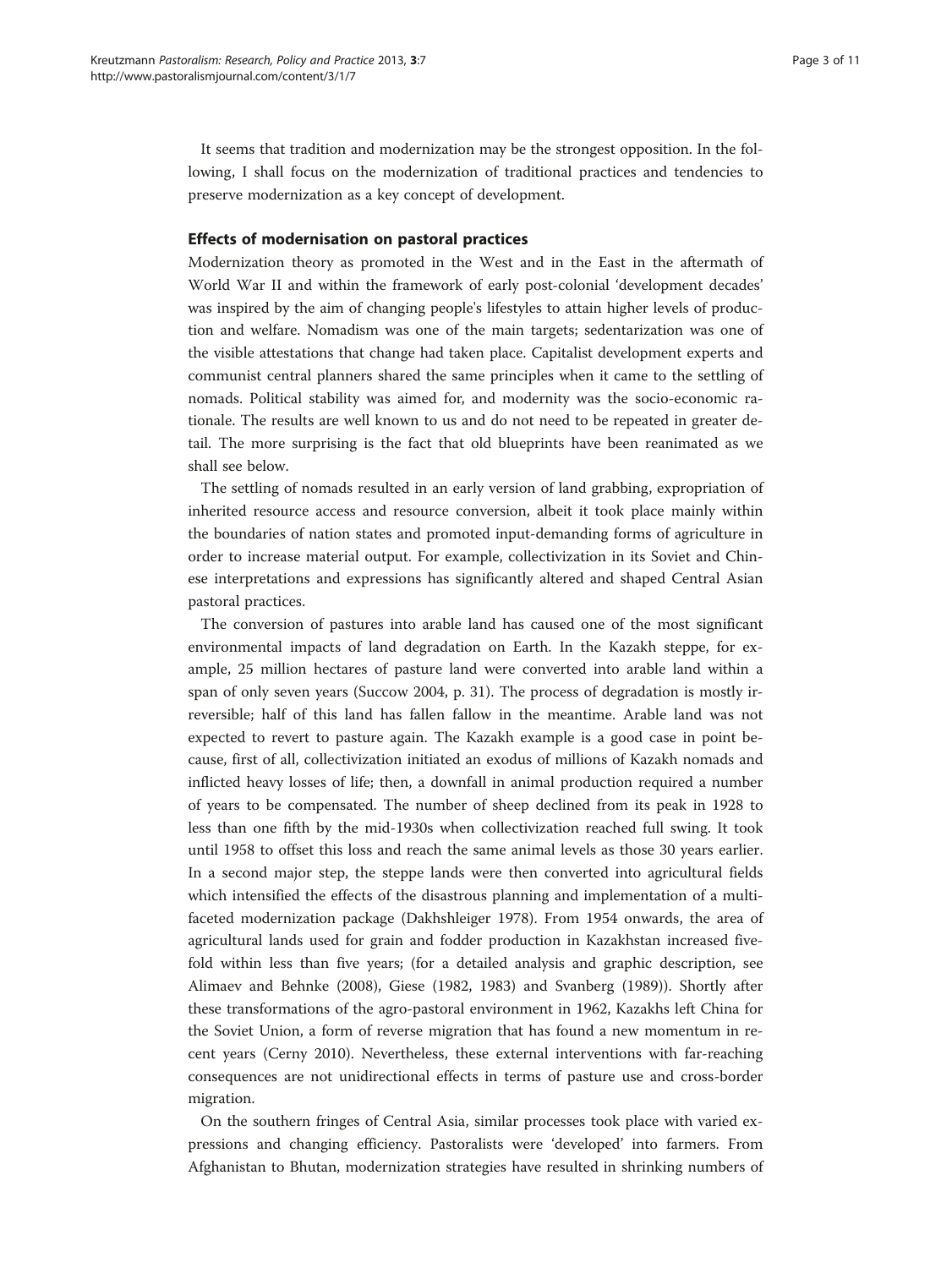pastoralists and numerous programmes and packages to modernize agriculture since the last quarter of the twentieth century. Input-driven forms of development aimed to increase productivity. In both areas, perceptions of modernization did not differ significantly. The process of settlement continued, and in the true spirit of modernization theory, the convergence of lifestyles was envisaged, meaning the settling-down of all people.

The end of the Cold War seemed to provide a new impetus and drive for pastoralism studies. The debate on human-environmental relations again focused on adaptive strategies for the utilization of marginal resources, leading eventually to a shift away from acceptance of pastoralism as a niche production system, when climate change and biodiversity paradigms became stronger (Ehlers and Kreutzmann [2000](#page-8-0); Nori and Davies [2007;](#page-10-0) Roe et al. [1998](#page-10-0)). A second area of attention is connected to governance and (in)security issues when the appropriation of space is discussed as part of a civilization and modernization project in the age of globalization (e.g. Gertel and Breuer [2007](#page-9-0); Kreutzmann et al. [2011a](#page-9-0), b; Kreutzmann [2012b;](#page-9-0) Scott [2009](#page-10-0)). Both perspectives implicitly contain a critique of external interventions by predominant actors and powerful stakeholders as well as a repudiation of capitalist and communist concepts of modernization.

## Revival of modernization theory and practice: The Chinese model

The challenge originating from these new perspectives opens up a debate that needs to regionalize its attention. The examples presented here are derived from the present author's own fieldwork and research in High Asia. All aspects that have been mentioned so far can easily be observed in Chinese strategies in the pastoral realm - the interference of central authorities in treating pastoral people, decreeing resource utilization strategies and implementing 'modern' lifestyles.

Before exemplifying the Chinese model, a few remarks on the wider spectrum are required: Four responses need to be highlighted for High Asia when we address recent developments.

1. In Afghanistan, processes of re-nomadization are observed despite the high prevalence of land mines, continuing and even growing insecurity and poor governance (Kreutzmann and Schütte [2011;](#page-9-0) Schütte [2012;](#page-10-0) Tapper [2008\)](#page-10-0). The last named factor puts the effectiveness of legislation such as the new pasture law into doubt.

2. In post-Soviet societies, various kinds of adaptation strategies are employed, and pastoral practices are part of a privatization drive. New land and pasture laws have been implemented in recent years (cf. Baibagushev [2011;](#page-8-0) Doerre [2012;](#page-8-0) Kerven et al. [2012;](#page-9-0) Kraudzun [2012;](#page-9-0) Robinson and Whitton [2010;](#page-10-0) Schmidt and Doerre [2011;](#page-10-0) Steimann [2012;](#page-10-0) Vanselow et al. [2012](#page-10-0)). Successful so-called new breeders use the opportunities given and fill the power vacuum.

3. South Asian countries are discussing the adaptation of their colonial legacies in pasture and forest legislation to the challenges of climate change and international conventions (cf. Inam-ur-Rahim and Beg [2011;](#page-9-0) Yi et al. [2012;](#page-10-0) Yi and Eklabya [2009\)](#page-10-0). Pastoralists are grossly neglected as stakeholders and actors.

4. The Chinese government is taking an active role in interfering in all dimensions of pastoral practices (cf. articles contributed by Chinese and international scholars in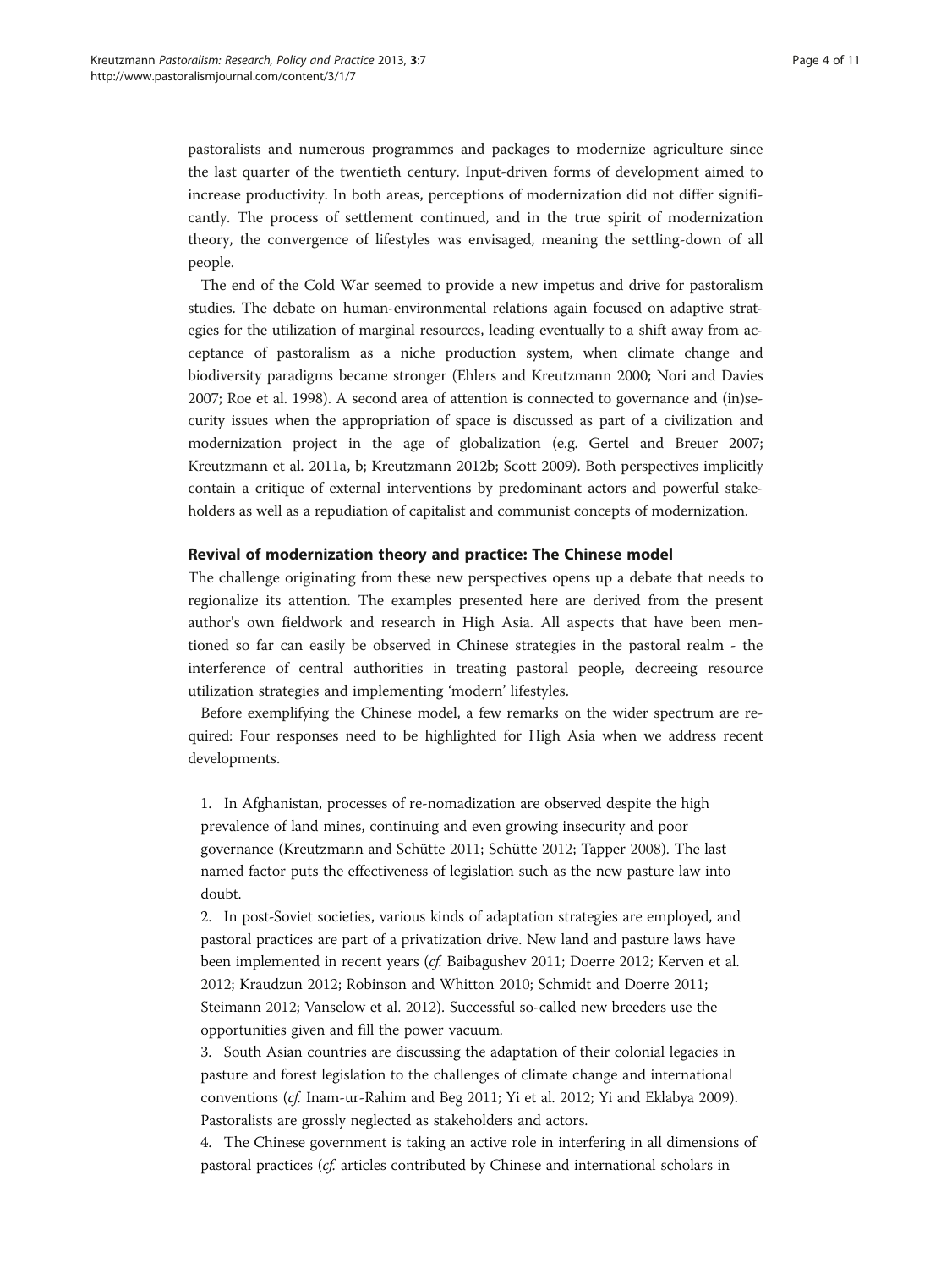Kreutzmann et al. [2011](#page-9-0)a, b; Kreutzmann [2012](#page-9-0)a, b). After collectivization and deregulation, leading to the household responsibility system, a new approach has been followed.

In Chinese contexts, the concept of development is equivalent to modernization pragmatism (cf. Cao [2009](#page-8-0); Li [2010](#page-9-0)). In the early phase of the 'Great Leap Forward' (1958 to 1959), it was the campaign for 'take grain as the key link' (1958 to 1961). The conversion of pastures into agricultural fields was accompanied by the introduction of peoples' communes and production brigades in the farming and pasture sector. An additional impact can be attributed to the establishment of Production and Construction Corps, which entailed significant Han migration into Xinjiang and increased the pressure on valuable land and pasture resources (Gardner [2010;](#page-9-0) McMillen [2009](#page-9-0); Millward [2009](#page-9-0)).

During the 'four modernizations' (1978 to 1996), the slogan changed to 'reform and opening-up' (1980) accompanied by de-collectivization and the revival of 'traditional' pastoral practices. Some observers perceived the distribution of communal livestock among households and the contracting of grassland user rights to them as the beginning of a deregulation and privatization in the pastoral sector (Goldstein and Beall [1991](#page-9-0); Yan et al. [2005\)](#page-10-0).

The recent development programmes of 'four constructions' (1996 to 2004) and the 'great development of the West' (since 2000) were preparing the ground for campaigns that aim at measures to 'restore pastures to grass'  $(2002)$  and 'grain to green'  $(2003)$  (*cf.*) Banks et al. [2003;](#page-8-0) Foggin [2008](#page-8-0), [2011;](#page-8-0) Gruschke [2008](#page-9-0), [2012;](#page-9-0) Ho [2000;](#page-9-0) Miller [2000;](#page-9-0) Oi [1999](#page-10-0); Yan et al. [2005;](#page-10-0) Yeh [2005](#page-10-0); Kreutzmann [2011,](#page-9-0) overview table, pp. 214-216).

The present holistic Chinese state intervention justifies being termed as a renaissance of modernization pragmatism, if it had ever been dead. The straightforward and solitary approach to changing rural livelihoods in pastoral areas involves significant financial support from affluent coastal areas of China and is centrally planned. For Tibet see the overview in Kreutzmann ([2011](#page-9-0)). The views of the Xinjiang authorities have been explicated by Xinchun ([2011](#page-10-0)) in great detail. The recent announcement by former Prime Minister Weng Jiabao of the 'Twelfth Five-year-plan for the project of sedentarisation of nomads within China' seems to be the latest move to date in settling the remaining pastoralists in Inner Mongolia, Tibet, Xinjiang and adjacent areas. The Chinese text was put on the website of the Central People's Government of the People's Republic of China on 30 May 2012 (see http://www.gov.cn/ldhd/2012-05/30/content\_2148928. htm). The key concept is strongly linked to resettlement schemes that put the aspect of mobile versus settled in the forefront, but have wider implications regarding the reduction of the number of individuals active in pastoralism, the application of 'modern' techniques in animal breeding and health, the introduction of sophisticated pasture management through fencing, the introduction of economies of scale in herd management and marketing of livestock products.

In the true spirit of modernization theory, the future of pastoral people is not envisaged in settled circumstances only; here, the aim is the ultimate modernization: modernity can only be achieved in urban settings. Urbanization is perceived as a holistic process resulting in townships that provide adequate infrastructure and access to improved health facilities and educational institutions, thus enabling people to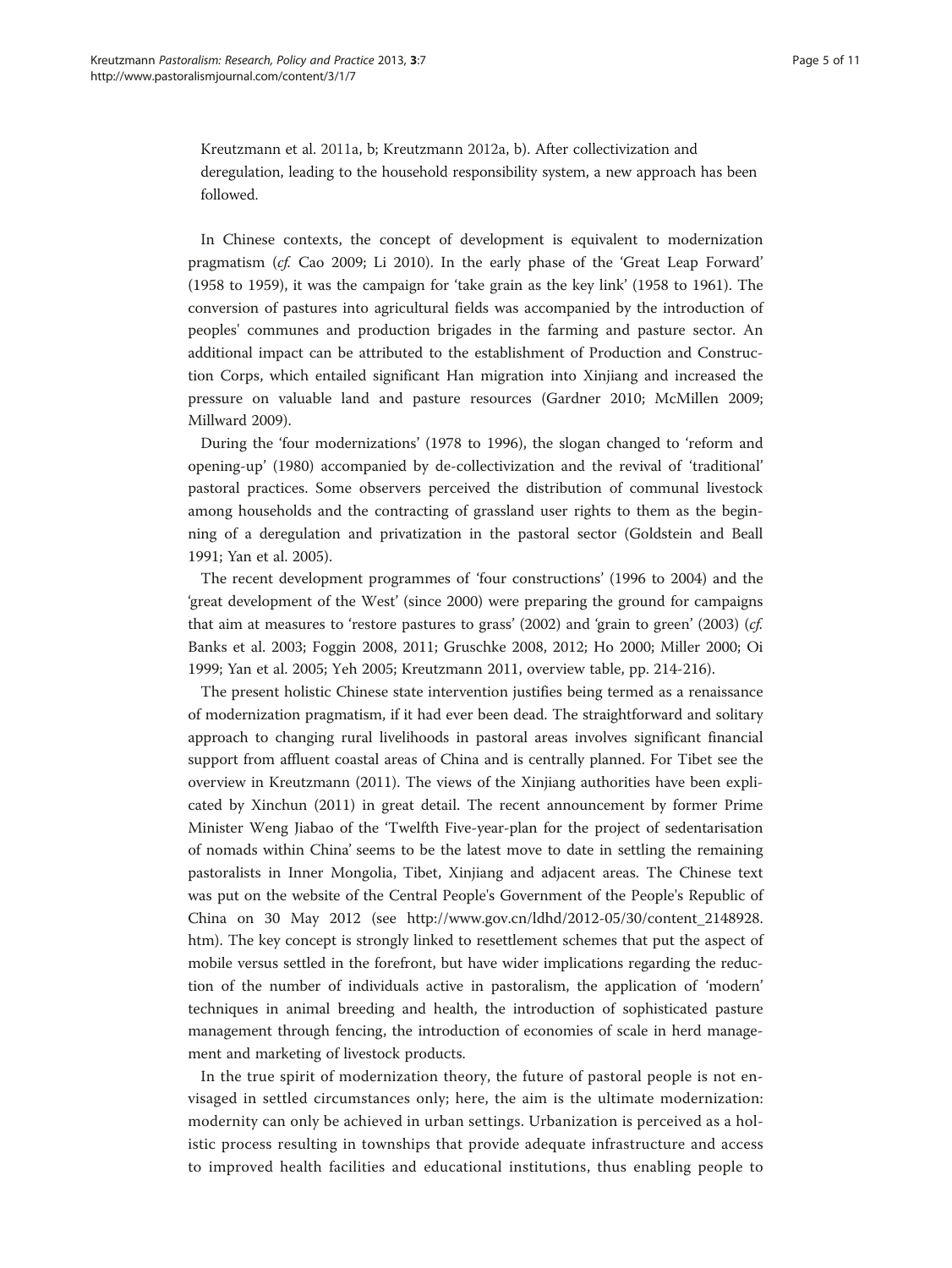move upwards on the social ladder (Kreutzmann [2012a;](#page-9-0) Ptackova [2011](#page-10-0)). Consequently, townships are planned and built - in great style - as the nuclear cell of the 'resettlement schemes'. The cost of this endeavour is shared between central and regional government institutions, and there are also significant contributions from affluent cities in 'China proper' (Zhongguo ben bu). The measures aim at reducing the widening social gap between the industrialized zones and the remote agriculture-based areas.

The justification for such a severe move is from a rationale that identifies an ecological crisis as the prime driver and draws on the convergence principle in modernization theory. Degradation of pastures is taken as the signal for intervention in order to secure a valuable societal resource. In this perception, the pastoralists are the culprits responsible for overgrazing and need to be controlled (cf. Harris [2010\)](#page-9-0). In judging the value of the argument, we are confronted with two schools of thought: Is mobile pastoralism a well-adapted and sophisticated form of utilizing available and accessible marginal resources spread over wide spatial areas, or is mobile pastoralism prone to overgraze and destroy its own base? (see, e.g. Salzman and Galaty [1990;](#page-10-0) Scholz [2008](#page-10-0)). Ample evidence can be provided for both opinions, and the specific cases need to be scrutinized in order to arrive at a judgement. No general patterns can be generated. In several cases, it could be confirmed that shortage of labour and shepherds contributed to overgrazing in easily accessible locations, while other sites were abandoned. Adaptation due to changed societal conditions led to a differentiated pattern of overand under-utilization in adjacent pastures and contiguous grazing grounds (cf. Doerre [2012](#page-8-0); Kerven et al. [2012;](#page-9-0) Kraudzun [2012\)](#page-9-0).

In China, the active planning process is supposed to reduce the utilization of natural pastures. International conventions on ecological protection, environment and development are quoted; compensation schemes such as payment for ecosystem services are being experimented with.

The second line of argument is just as important, as here the Chinese authorities take responsibility for raising the social status of pastoralists. This is implemented by geographical and social mobility. Settling the pastoralists in townships, as well as the introduction of centralized and regulated livestock breeding with less manpower, means that pastoralists and their children lose their familiar livelihoods and are expected to take up other occupations. The concentration of resettlement towns is accompanied by large-scale fencing schemes and new forms of pasture management.

Consequently, we find here a combination of strategies that originally could have been contradictory. Environmental protection theories were developed when modernization theories had failed to explain the world and had suggested unfeasible strategies. Sustainable development seemed to be an answer to this challenge under the premise of limited resources. In order to safeguard an optimal use of shrinking resources, a technological solution is favoured by introducing sophisticated agricultural practices and advanced technologies.

The Chinese authorities have rejuvenated the once-despised theories. Central planning authorities have created a cocktail package that serves the ultimate goal of modernization: modern life will take place only in urban contexts. Mobile pastoralists in remote rural locations are disturbing the central place system inspired by Walter Christaller's hierarchical order (cf. Hall [2002\)](#page-9-0).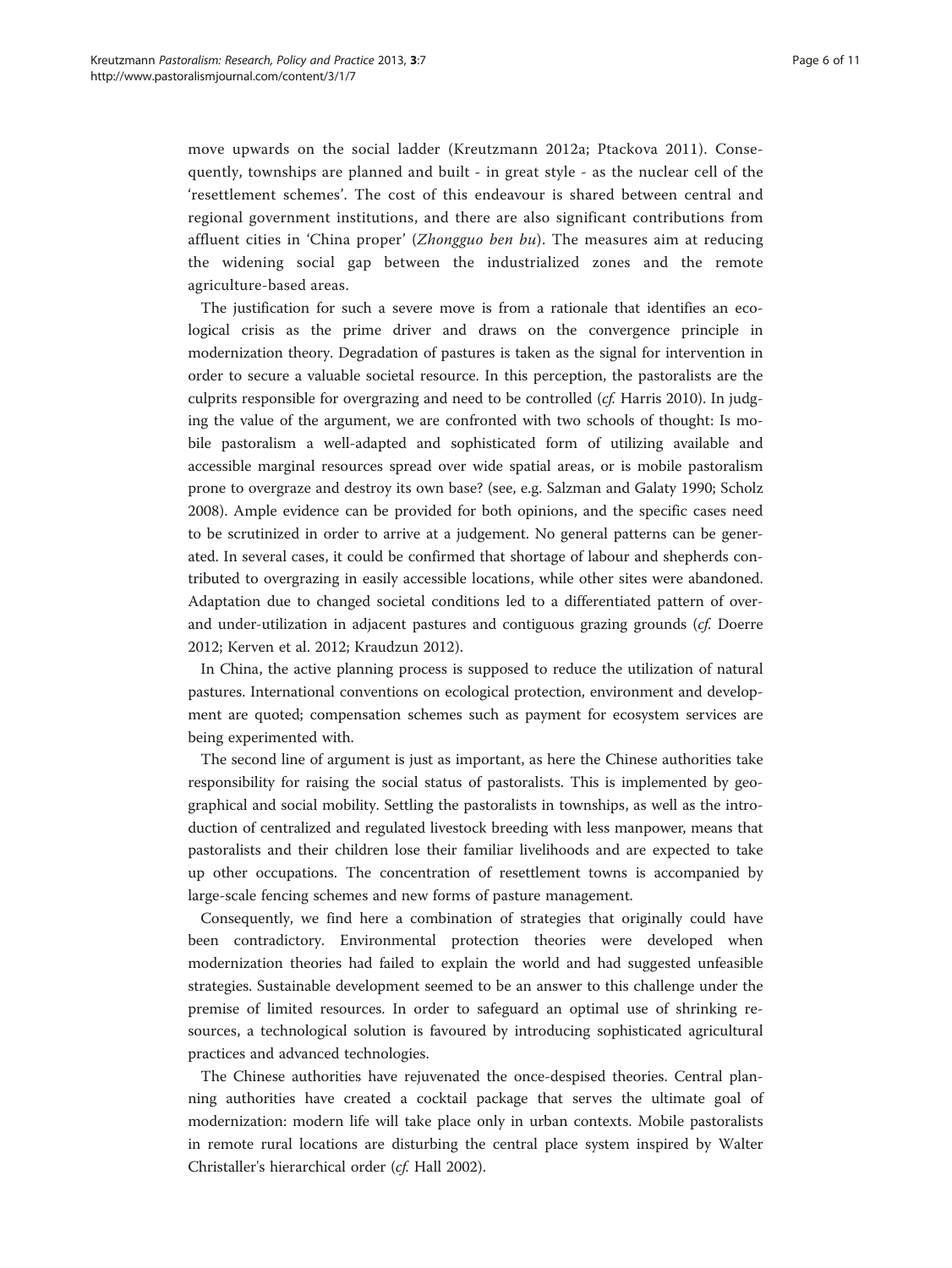One could even go a step further and argue that the climate change debate has fostered a welcome collapse scenario and has promoted the urgent need for action. In the wake of adapting to climate change and mitigating its effects, social transformations are required that would have been difficult to implement in other circumstances.

The regional expressions introduced for non-Chinese High Asia have in common that we are observing a depopulation of the pastoral periphery while people are being concentrated in urban settlements. Our fieldwork in the Himalayan range has brought us to the remotest locations where nearly each and every household was linked to a migration scheme that could extend as far as to Southeast Asia, the Arabian Peninsula, and Europe. The Pamirian Mountains are devoid of a young pastoral workforce, as are other regions in Tajikistan and Kyrgyzstan. Are we facing a new drama?

## Drama of the commons or tragedy of responsibility?

Pastoral practices have always adapted to new and threatening challenges and found an outlet to cope with mounting constraints. Therefore, the study of pastoralism provides us with insights into societies that are themselves structured by growing external demands and powerful interests. Societal and political changes can dominate over all kinds of climate and environmental changes if, for example, in the Chinese context we remember the losses of human lives during the 'Great leap forward' campaign which is estimated by Frank Dikötter ([2010\)](#page-8-0) in the order of 45 million persons.

In the context of this paper, the pastoral commons might be more narrowly defined than usual. The purpose is that the 'modernization' projects are not directed towards the settled habitations and the agricultural lands that are put under comparatively intensive use in crop farming, etc. and are regulated by communal and/or private ownership. Forests, pastures and rangelands are the target regions of the 'modernization project'. Here in the border zone of the ecumene where state and common property rights meet and where certain degrees of freedom of movement and usufruct utilization have been enjoyed over long periods, the present contest has found its arena.

Growing pressure on these commons has changed the attitude of policy makers and rangeland management planners who had long treated rangelands and their inhabitants as 'marginalised people in regions of neglect' (Kreutzmann [2012b,](#page-9-0) p. 329). The debate on the 'tragedy of the commons' triggered by Hardin [\(1968](#page-9-0)) has moved forward from its supposed starting point and gained significant pace in recent times. Land grabbing and expropriation of resources take place in an environment in which customary rights can easily be breached and community practices do not count. This state of affairs could well be noted as a 'drama of the commons' (Ostrom et al. [2002\)](#page-10-0), a term that might more appropriately capture the situation. Even during the past decade, the pressure on land resources has continued to grow and led to an unequal positioning of interests. Hardin's solution for alleviating the 'tragedy of the commons' was the privatization of community land. Presently, we are observing an alternative form of privatization - the selling-off of vast tracts of agricultural land resources to powerful multinational state and private investors. In Africa and Asia, the state's permission to act is accordingly stimulating land grabbing and the expropriation of weak communities without any lobby. The drama of the commons is gaining further pace and appears to be a 'drama of responsibility' where the vital interests of rural people and communities are at stake and grossly neglected by their own governments. Land and rangelands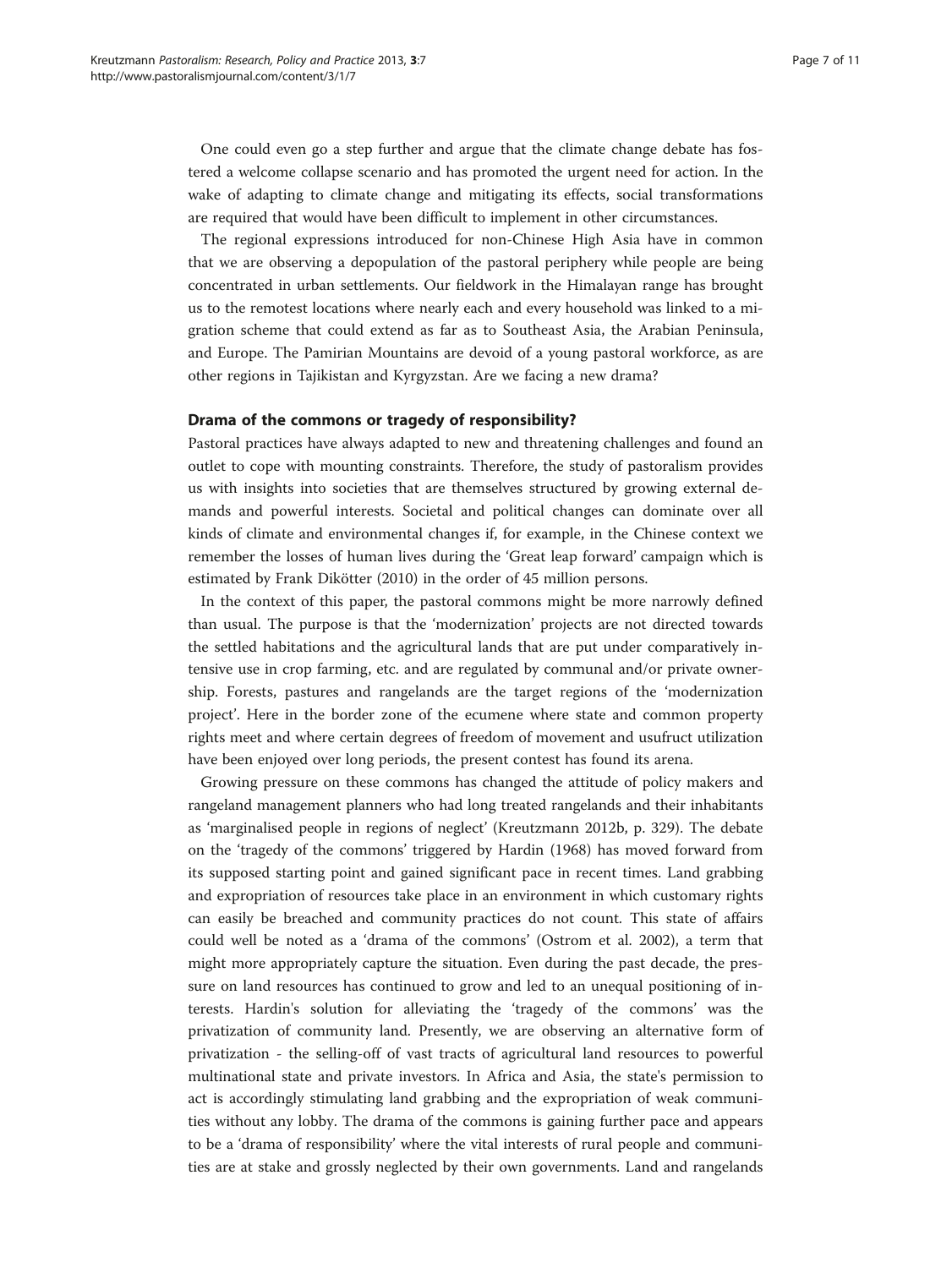- even remote pastures - have significantly appreciated in value. Neglect in our context is understood to express the notion of inadequate policies for pastoral communities and their stakes.

Talking about lack of responsibility is a double-edged issue. Up to the 1950s, pastoral areas were niches of evasion as Scott [\(2009\)](#page-10-0) has shown so prominently in his book on the 'art of not being governed'. Researchers' sympathy for the periphery has transformed into administrators' greed. Bureaucrats have penetrated as far as the limits of the nation states, borderlands have been incorporated into mainstream societies, and spaces for evasion are shrinking tremendously (Kreutzmann [2013\)](#page-9-0). We have seen the attention that post-revolution China has directed towards its pastoral communities during the past 60 years. China has a legacy of top-down interventions accompanied by all kinds of legislation, incentive packages and modernization programmes. But what have the neighbours done?

India and Pakistan have inherited rangeland management policies as a colonial legacy. Both started designing a national rangeland management policy rather late, as a side effect of new forest legislation. Their common point of reference was the 'Cattle Trespassers Act' of 1871 and the 'Forest Policy' of 1894. In Pakistan, a 'National Rangeland Policy' has been announced; a decision about the draft is still pending. India envisaged a paradigm shift with the 'National Forest Policy' (1988), in which rangelands played an important role, followed by the 2006 'National Environmental Policy'. In both countries, livestock production is supposed to be intensified to meet growing market demands in an arena of decreasing rangeland availability. Both are apparently failing to cope with the challenges. Similar statements could be made for Nepal. Only Bhutan nationalized its rangelands, made pastoralists - who are assumed to constitute a tenth of Bhutan's population - mainstream actors and made them eligible users within the framework of the 2007 'New Land Act of Bhutan'.

In Afghanistan, laws related to pasture management seem to have survived at least on paper. The 'Pasture Law' of 1970 codified the property rights of the government. The latest amendment was decreed under the Taliban in 2000. Currently, the pasture law is being redrafted under the guidance of international agencies to incorporate community-based pasture management systems. But the provisions of 1970 remain the official policy to date with little effect on pastoral practices and interferences by powerful actors (Kreutzmann and Schütte [2011](#page-9-0)).

A process of transition from state-owned property rights to leasehold and private and/or community-based pasture rights characterizes the state of affairs in the former Soviet Central Asian Republics. Kyrgyzstan recently introduced a new law on pastures, while Tajikistan has been following suit (Kraudzun [2012;](#page-9-0) Lim [2012](#page-9-0); Robinson and Whitton [2010](#page-10-0)). Both countries acknowledge the importance of utilizing the natural potential; the so-called 'new breeders' are making ample use of their opportunities.

# Conclusion

This brief characterization of policies and plans reveals a varied set of attitudes towards the management of the pastoral commons within the 'modernisation' ideology. The 'tragedy of responsibility' comes in different disguises. The designs of national policies are quite different and mainly governed by national agendas and international pressure.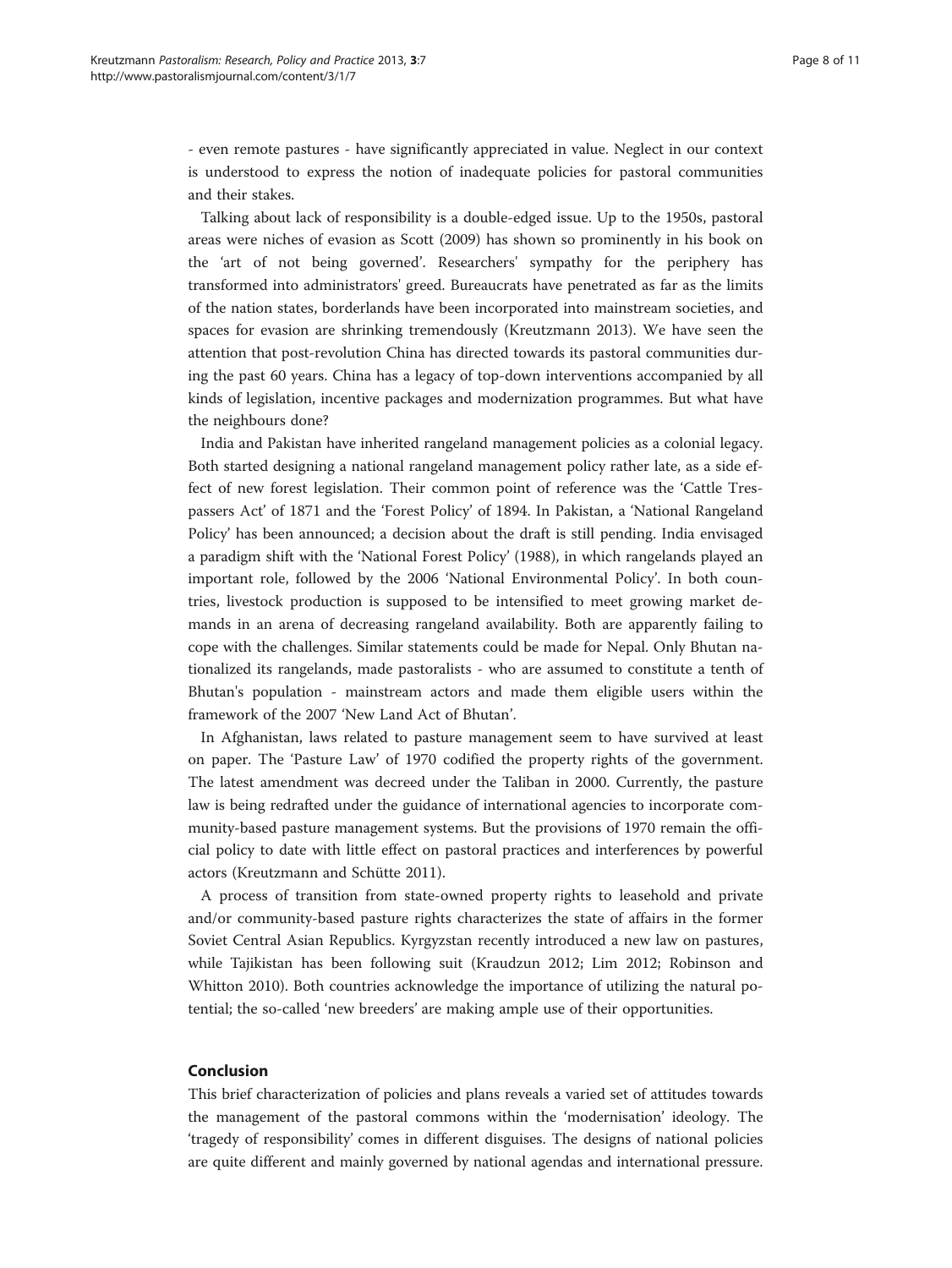<span id="page-8-0"></span>Whether they might be an adequate and appropriate instrument to address the challenges that pastoralist livelihoods are undergoing remains unanswered here.

The variations in different countries presented here show that pastoralists in China are becoming urbanized in a fashion that fulfils the dreams of a true believer in modernization theory. Not only is the mobile being subsumed into the settled, but at the same time the rural is becoming urban. The tradition of modernization thrives in China, while the development of the pastoral sector in other countries seems to be inspired by similar thoughts but driven by a less authoritarian spirit and supported by significantly less funds. The juxtaposition of ecological protection and developmental aspirations can obviously create an environment that seems to efficiently achieve societal transformations that were out of reach for early modernizers.

Modernization theory is alive and has always been alive; only its disguises and expressions have changed over time!

#### Competing interests

The author declares that he has no competing interests.

#### Author's information

HK is the Chair of Human Geography at the Institute of Geographic Sciences and Director of the Centre for Development Research at Freie Universität Berlin. His research focuses on issues such as migration, conflict, development, water utilisation, pastoralism and political geography in Central and South Asian contexts.

#### Acknowledgements

The paper is based on a keynote speech delivered at the international conference 'From nomadic empires to neoliberal conquests' in Hamburg in November 2011. Thanks are extended to the hosts of the conference, Jürgen Paul and Jörg Gertel. The presented thoughts resulted from experiences gained during the past three decades by conducting fieldwork in Central and South Asia. The fieldwork was generously supported in different programmes and capacities by the Deutsche Forschungsgemeinschaft (DFG), the Volkswagen Foundation and by InWEnt (now GIZ - German Society for International Development). While the first two supported academic research in remote locations, the last named organised conferences and workshops where actors and stakeholders from the pastoralism world could voice their opinions and visions from which this paper has greatly benefited. Special thanks to the reviewers of the 'Pastoralism' journal and for valuable suggestions.

#### Received: 16 November 2012 Accepted: 18 February 2013 Published: 15 March 2013

#### References

- Alimaev, II, and RH Behnke. 2008. Ideology, land tenure and livestock mobility in Kazakhstan. In Fragmentation in semiarid and arid landscapes: Consequences for human and natural systems, ed. KA Galvin, RS Reid, RH Behnke, and N Thompson Hobbs, 151–178. Dordrecht: Springer.
- Baibagushev, E. 2011. Recent changes in pastoral systems. Case study on Kyrgyzstan. In Pastoralism and rangeland management in mountain areas in the context of climate and global change, ed. H Kreutzmann, K Abdulalishoev, L Zhaohui, and J Richter, 102–118. Bonn: Deutsche Gesellschaft für Internationale Zusammenarbeit.
- Banks, T, C Richard, L Ping, and Z Yan. 2003. Community-based grassland management in western China: Rationale, pilot project experience, and policy implications. Mountain Research and Development 23(2): 132–140.
- Bobek, H. 1959. Die Hauptstufen der Gesellschafts- und Wirtschaftsentfaltung in geographischer Sicht. Die Erde 90: 259–298.
- Cao, F. 2009. Modernization theory and China's road to modernization. Chinese Studies in History 43(1): 7–16.
- Cerny, A. 2010. Going where the grass is greener: China Kazaks and the Oralman immigration policy in Kazakhstan. Pastoralism 1(2): 218–247.
- Dakhshleiger, GF. 1978. Settlement and traditional social institutions of the formerly nomadic Kazakh people. In The nomadic alternative, ed. W Weissleder, 361–3703. The Hague: Mouton.
- Dikötter, F. 2010. Mao's great famine. The history of China's most devastating catastrophe 1958-62. London: Bloomsbury.
- Doerre, A. 2012. Legal arrangements and pasture-related socio-ecological challenges in Kyrgyzstan. In Pastoral practices in High Asia. Agency of 'development' effected by modernisation, resettlement and transformation, ed. H Kreutzmann, 127–144. Dordrecht: Springer.
- Dyson-Hudson, N. 1972. The study of nomads. In Perspectives on nomadism, ed. W Irons and N Dyson-Hudson, 2–29. Leiden: Brill.
- Ehlers, E, and H Kreutzmann (eds.). 2000. High mountain pastoralism in northern Pakistan. Stuttgart: Steiner.
- Foggin, MJ. 2008. Depopulating the Tibetan grasslands. National policies and perspectives for the future of Tibetan herders in Qinghai Province, China. Mountain Research and Development 28(1): 26–31.
- Foggin, MJ. 2011. Rethinking 'ecological migration' and the value of cultural continuity–A response to Wang, Song, and Hu. Ambio: A Journal of the Human. Environment 40: 100–101.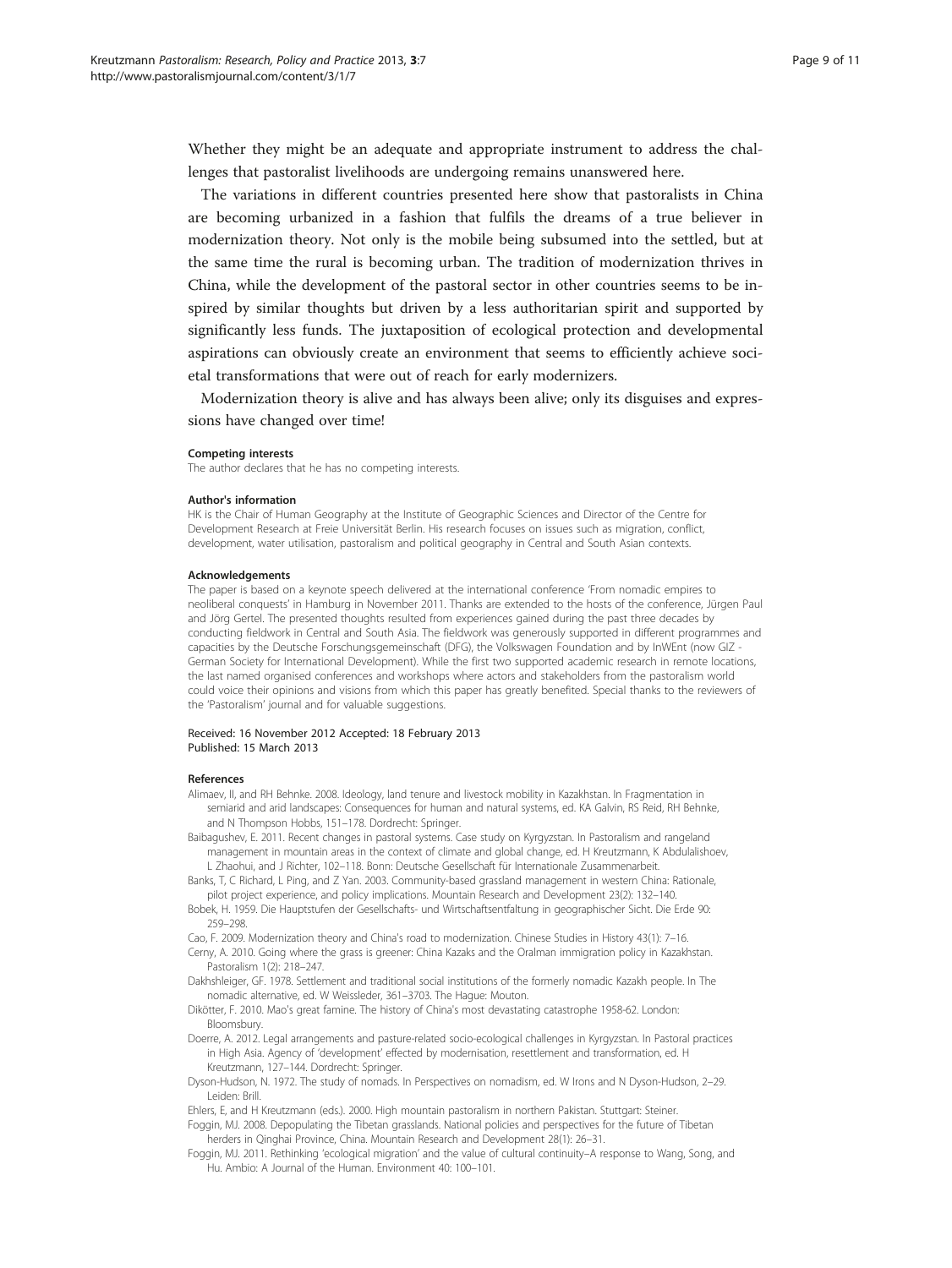- <span id="page-9-0"></span>Galaty, JG, D Aronson, PC Salzman, and A Chouinard (eds.). 1981. The future of pastoral peoples. Ottawa: International Development Research Centre.
- Gardner, B. 2010. The Uyghurs: Strangers in their own land. New York: Columbia University Press.

Gellner, E. 1973. Introduction: Approaches to nomadism. In The desert and the sown, ed. C Nelson, 1–9. Berkeley: Institute of International Studies University of California.

Gertel, J, and I Breuer (eds.). 2007. Pastoral Morocco. Globalizing scapes of mobility and insecurity. Wiesbaden: Reichert. Giese, E. 1982. Seßhaftmachung der Nomaden in der Sowjetunion. In Nomadismus - Ein Entwicklungsproblem? ed. F Scholz and J Janzen, 219–231. Berlin: FU Berlin.

- Giese, E. 1983. Nomaden in Kasachstan. Ihre Seßhaftwerdung und Einordnung in das Kolchos- und Sowchossystem. Geographische Rundschau 35: 575–588.
- Goldstein, M, and CM Beall. 1991. Change and continuity in nomadic pastoralism on the western Tibetan Plateau. Nomadic Peoples 28: 105–122.
- Gruschke, A. 2008. Nomads without pastures? Globalization, regionalization, and livelihood security of nomads and former nomads in Northern Khams. Journal of the International Association of Tibetan Studies 4: 1–40.
- Gruschke, A. 2012. Nomadische Ressourcennutzung und Existenzsicherung im Umbruch. Die osttibetische Region Yushu (Qinghai, VR China). Wiesbaden: Reichert.

Hall, P. 2002. Christaller for a global age: Redrawing the urban hierarchy. In Stadt und Region: Dynamik von Lebenswelten, ed. A Mayr, M Meurer, and J Vogt, 110–128. Leipzig: Deutsche Gesellschaft für Geographie. Hardin, G. 1968. The tragedy of the commons. Science 162(13 December): 1243–1248.

- Harris, RB. 2010. Rangeland degradation on the Qinghai-Tibetan plateau: A review of the evidence of its magnitude and causes. Journal of Arid Environments 74: 1–12.
- Herzog, R. 1963. Seßhaftwerden von Nomaden. Köln, Opladen: Westdeutscher Verlag.
- Ho, P. 2000. The clash over state and collective property: The making of the rangeland law. China Quarterly 16(1): 240– 263.

Inam-ur-Rahim, and A Beg. 2011. Production and marketing of livestock products in the Hindu Kush-Karakoram-Himalaya. In Regional Workshop in Lhasa 2010. Pastoralism and rangeland management on the Tibetan Plateau in the context of climate and global change, ed. H Kreutzmann, Y Yong, and J Richter, 177–199. Bonn: GIZ.

Kaufmann, JC. 2009. The sediment of nomadism. History in Africa 36: 235–264.

Kerven, C, B Steimann, C Dear, and L Ashley. 2012. Researching the future of pastoralism in Central Asia's mountains: Examining development orthodoxies. Mountain Research and Development 32: 368–377.

Khazanov, AM. 1981. Myth and paradoxes of nomadism. Archives Européennes de Sociologie 22: 141–153. Khazanov, AM. 2005. Nomads and cities in the Eurasian Steppe region and adjacent countries: A historical overview. In

Shifts and drifts in nomad-sedentary relations, ed. S Leder and B Streck, 163–178. Wiesbaden: Reichert. Kothari, U, and M Minogue (eds.). 2002. Development theory and practice. Critical perspectives. Hampshire: Palgrave.

Kraudzun, T. 2012. Livelihoods of the 'New Livestock Breeders' in the Eastern Pamirs of Tajikistan. In Pastoral practices in High Asia. Agency of 'development' effected by modernisation, resettlement and transformation, ed. H Kreutzmann, 89–107. Dordrecht: Springer.

- Kreutzmann, H. 2011. Pastoral practices on the move. Recent transformations in mountain pastoralism on the Tibetan Plateau. In Regional Workshop in Lhasa 2010. Pastoralism and rangeland management on the Tibetan Plateau in the context of climate and global change, ed. H Kreutzmann, Y Yong, and J Richter, 200–224. Bonn: GIZ.
- Kreutzmann, H. 2012a. Kirghiz in Little Kara Köl The forces of modernisation in southern Xinjiang. In Pastoral practices in High Asia. Agency of 'development' effected by modernisation, resettlement and transformation, ed. H Kreutzmann, 109–125. Dordrecht: Springer.

Kreutzmann, H. 2012b. Pastoralism - A way forward or back? In Pastoral practices in High Asia. Agency of 'development' effected by modernisation, resettlement and transformation, ed. H Kreutzmann, 323–336. Dordrecht: Springer.

- Kreutzmann, H. 2013. Boundary-making as a strategy for risk reduction in conflict-prone spaces. In The spatial dimension of risk. How geography shapes the emergence of riskscapes, ed. D Müller-Mahn, 154–171. Milton Park: Routledge.
- Kreutzmann, H, and S Schütte. 2011. Contested commons Multiple insecurities of pastoralists in North-Eastern Afghanistan. Erdkunde 65(2): 99–119.
- Kreutzmann, H, K Abdulalishoev, L Zhaohui, and J Richter (eds.). 2011a. Regional workshop in Khorog and Kashgar. Pastoralism and rangeland management in mountain areas in the context of climate and global change. Bonn: GIZ.
- Kreutzmann, H, Y Yong, and J Richter (eds.). 2011b. Regional Workshop in Lhasa 2010. Pastoralism and rangeland management on the Tibetan Plateau in the context of climate and global change. Bonn: GIZ.
- Li, H. 2010. From revolution to modernization: The paradigmatic transition in Chinese historiography in the reform era. History and Theory 49: 336–360.
- Lim, M. 2012. Laws, institutions and transboundary pasture management in the High Pamir and Pamir-Alai mountain ecosystem of Central Asia. Law, Environment and Development Journal 8(1): 45–58.
- Markov, GE. 1978. Problems of social change among the Asiatic nomads. In The nomadic alternative, ed. W Weissleder, 305–311. The Hague: Mouton.
- Markov, GE. 1981. Ausbeutungs- und Abhängigkeitsverhältnisse bei den Nomaden Asiens. In Die Nomaden in Geschichte und Gegenwart, ed. L Stein, 13–21. Berlin: Akademie-Verlag.
- McMillen, DH. 2009. China, Xinjiang and Central Asia 'glocality' in the year 2008. In China, Xinjiang and Central Asia. History, transition and crossborder interaction into the 21st century, ed. C Mackerass and M Clarke, 1–20. London, New York: Routledge.
- Miller, D. 2000. Tough times for Tibetan nomads in western China: Snowstorms, settling down, fences, and the demise of traditional nomadic pastoralism. Nomadic Peoples 4(1): 83–109.
- Millward, JA. 2009. Positioning Xinjiang in Eurasian and Chinese history: Differing visions of the 'Silk Road'. In China, Xinjiang and Central Asia. History, transition and crossborder interaction into the 21st century, ed. C Mackerass and M Clarke, 55–74. London, New York: Routledge.